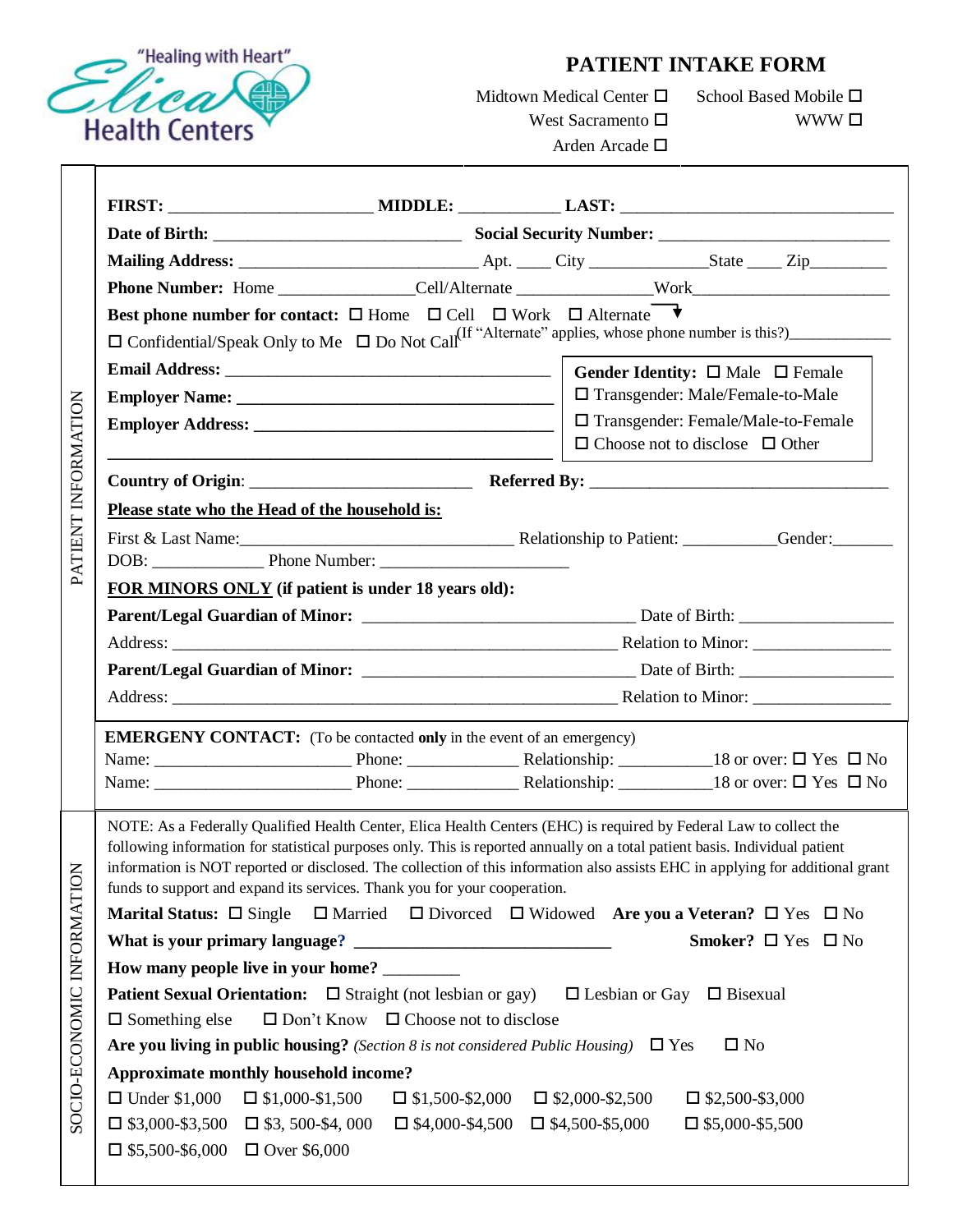FINANCIAL INFORMATION

SOCIO-ECONOMIC INFORMATION (CONT.)

| (CONT.)<br>INFORMATION<br>SOCIO-ECONOMIC | Ethnicity: Hispanic or Latino? $\Box$ Yes $\Box$ No $\Box$ Unreported/Refuse to Report<br><b>Race:</b> (Mark all that apply) $\Box$ Asian $\Box$ Native Hawaiian $\Box$ Other Pacific Islander $\Box$ African American/Black<br>$\Box$ American Indian/Alaska Native $\Box$ European/White $\Box$ Unreported/Refuse to Report<br>Are you a migrant? In the last 2 years, have you or an immediate family member lived away from home<br>in order to work in any type of agriculture (farm work)? $\Box$ Yes $\Box$ No<br>Are you a seasonal worker? In the last 2 years have you or an immediate family member worked in any type<br>of agriculture (farm work) - like planting, picking, preparing the soil, packing house, driving a truck for any type of<br>farm work, working with animals like cows, chickens, etc.? $\square$ Yes $\square$ No<br>Did you or an immediate family member stop migrating to work in agriculture (farm work) because of a<br>disability or age (too old to work)? $\Box$ Yes $\Box$ No<br>Do you lack permanent housing (Are you experiencing homelessness)? $\square$ Yes $\square$ No<br>If yes, check one: $\Box$ Doubling Up (living with friends or family) $\Box$ Homeless Shelter $\Box$ Street |  |  |  |
|------------------------------------------|--------------------------------------------------------------------------------------------------------------------------------------------------------------------------------------------------------------------------------------------------------------------------------------------------------------------------------------------------------------------------------------------------------------------------------------------------------------------------------------------------------------------------------------------------------------------------------------------------------------------------------------------------------------------------------------------------------------------------------------------------------------------------------------------------------------------------------------------------------------------------------------------------------------------------------------------------------------------------------------------------------------------------------------------------------------------------------------------------------------------------------------------------------------------------------------------------------------------------------------------|--|--|--|
|                                          |                                                                                                                                                                                                                                                                                                                                                                                                                                                                                                                                                                                                                                                                                                                                                                                                                                                                                                                                                                                                                                                                                                                                                                                                                                            |  |  |  |
|                                          |                                                                                                                                                                                                                                                                                                                                                                                                                                                                                                                                                                                                                                                                                                                                                                                                                                                                                                                                                                                                                                                                                                                                                                                                                                            |  |  |  |
|                                          |                                                                                                                                                                                                                                                                                                                                                                                                                                                                                                                                                                                                                                                                                                                                                                                                                                                                                                                                                                                                                                                                                                                                                                                                                                            |  |  |  |
|                                          |                                                                                                                                                                                                                                                                                                                                                                                                                                                                                                                                                                                                                                                                                                                                                                                                                                                                                                                                                                                                                                                                                                                                                                                                                                            |  |  |  |
|                                          |                                                                                                                                                                                                                                                                                                                                                                                                                                                                                                                                                                                                                                                                                                                                                                                                                                                                                                                                                                                                                                                                                                                                                                                                                                            |  |  |  |
|                                          |                                                                                                                                                                                                                                                                                                                                                                                                                                                                                                                                                                                                                                                                                                                                                                                                                                                                                                                                                                                                                                                                                                                                                                                                                                            |  |  |  |
|                                          |                                                                                                                                                                                                                                                                                                                                                                                                                                                                                                                                                                                                                                                                                                                                                                                                                                                                                                                                                                                                                                                                                                                                                                                                                                            |  |  |  |
|                                          |                                                                                                                                                                                                                                                                                                                                                                                                                                                                                                                                                                                                                                                                                                                                                                                                                                                                                                                                                                                                                                                                                                                                                                                                                                            |  |  |  |
|                                          |                                                                                                                                                                                                                                                                                                                                                                                                                                                                                                                                                                                                                                                                                                                                                                                                                                                                                                                                                                                                                                                                                                                                                                                                                                            |  |  |  |
|                                          |                                                                                                                                                                                                                                                                                                                                                                                                                                                                                                                                                                                                                                                                                                                                                                                                                                                                                                                                                                                                                                                                                                                                                                                                                                            |  |  |  |
| ORMATION<br>FINANCIAL INF                | I HAVE NO INSURANCE $\Box$ Your household income and family size may qualify you and your family for Elica Health<br>Centers' Sliding Fee Discount Program. Our Financial Advisor can assist you with any questions and how to apply.<br>Assignment of Insurance Benefit: I hereby authorize payment directly to EHC of benefits otherwise payable to me but not to<br>exceed EHC' regular charges for this service. I understand that I am financially responsible to EHC for any charges not<br>covered by my insurance, including the balance of my charges after any discount has been applied.<br>Acceptance of Responsibility for Co-Payments: I understand that I am responsible for any health insurance deductibles<br>or co-payments or any services that my insurance does not cover.                                                                                                                                                                                                                                                                                                                                                                                                                                           |  |  |  |
|                                          | Financial Agreement: I agree to pay all charges that are not payable by insurance or third party. I agree to abide by the<br>terms and conditions of EHC' Collections Policy.                                                                                                                                                                                                                                                                                                                                                                                                                                                                                                                                                                                                                                                                                                                                                                                                                                                                                                                                                                                                                                                              |  |  |  |
|                                          | Elica Health Centers is not a free clinic and failure to fulfill your financial responsibility to us or agree to a payment schedule<br>may result in your financial discharge from our services. In accordance with EHC' Collections Policy, EHC may choose to<br>terminate its relationship with any patient who does not comply with this financial agreement.                                                                                                                                                                                                                                                                                                                                                                                                                                                                                                                                                                                                                                                                                                                                                                                                                                                                           |  |  |  |
|                                          | I hereby acknowledge receipt of Elica Health Centers' Notice of Health Information Privacy Practices. I also agreeing to allow<br>EHC to share demographic and income data with State, Federal and Private grantors as necessary. Any information provided<br>that is discovered to be false now, or in the future, could be considered fraud for which I could be held liable.                                                                                                                                                                                                                                                                                                                                                                                                                                                                                                                                                                                                                                                                                                                                                                                                                                                            |  |  |  |
|                                          | Initials:<br>Date:                                                                                                                                                                                                                                                                                                                                                                                                                                                                                                                                                                                                                                                                                                                                                                                                                                                                                                                                                                                                                                                                                                                                                                                                                         |  |  |  |
|                                          |                                                                                                                                                                                                                                                                                                                                                                                                                                                                                                                                                                                                                                                                                                                                                                                                                                                                                                                                                                                                                                                                                                                                                                                                                                            |  |  |  |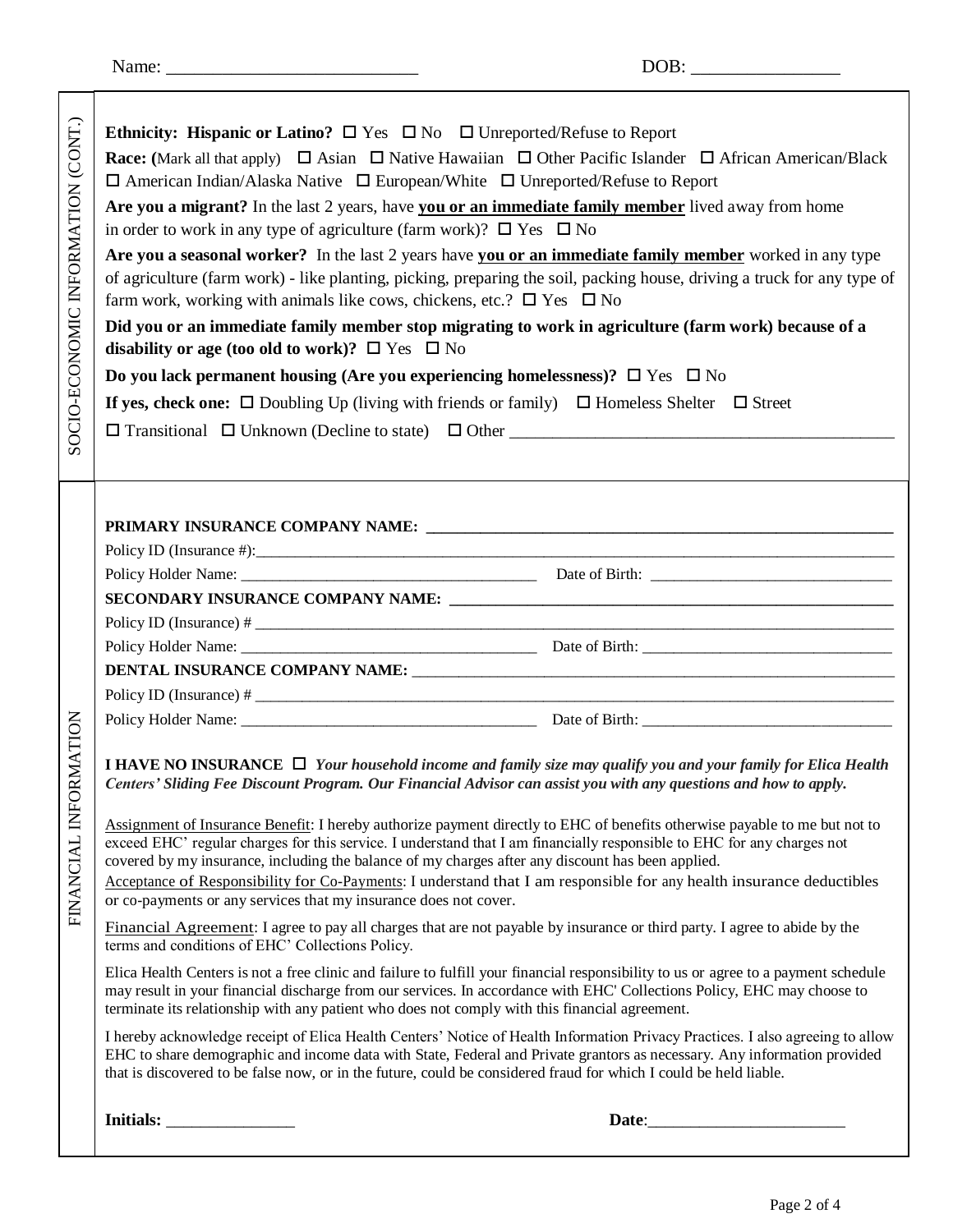## **ACKNOWLEDGEMENT OF RECEIPT OF PRIVACY NOTICE and BILL OF RIGHTS and RESPONSIBILITIES**

Release of Information: I understand that confidentiality will be maintained as described in the *Privacy Notice*. I consent to the use and disclosure of my health information as described in the health information *Privacy Notice*. I understand that all services are confidential. However, in certain cases, such as life threatening emergencies, abuse, reportable diseases, EHC may require to share information when will make a referral to another agency. Also, information may be shared and reviewed for Quality Assurance purposes with State, Federal and Private grantors as necessary.

By signing this form below, I acknowledge that Elica Health Centers has given me a copy of the Privacy Notice, which explains how your health information will be handled in various situations.

I have received Elica Health Centers Privacy Notice and Bill of Rights and Responsibilities.

Elica Health Centers has given me the chance to discuss my concerns and questions about the privacy of my health information.

**Initials:** Date:

**Elica Health Centers' staff should complete below if Acknowledgement & Rights and Responsibilities Form is not signed**

Does the patient have a copy of the Privacy Notice?  $\Box$  YES  $\Box$  NO Employee Initials:

## **Integrated Health Care Consent to Treatment**

*Before you give your consent, be sure you understand the information given below.*

*We will be happy to answer any questions you have. You may ask for a copy of this form.*

I understand that I must tell the staff if language interpreter services are necessary to my understanding of the written or spoken information given during my health care visits.

**Consent for Treatment:** I request Elica Health Centers (EHC) to provide me with medical, dental, behavioral health (substance abuse, psychological, or psychiatric), and/or social care. I will be given information about the test(s), treatment(s), procedure(s), and medication(s) to be provided, including the benefits, risks, possible problems/complications, and alternate choices. I understand that I should ask questions about anything I do not understand. I hereby request that a person authorized by Elica Health Centers provide appropriate evaluation, testing, and treatment. As possible and practical, I will cooperate fully with the provider, adhering to the treatment regimen and screening procedures set forth.

It is agreed that the practice of medicine is not an exact science. No guarantee can be made, real or implied, as to the result of services. In the event of any dispute between the patient, a dependent (whether or not a minor, the heirs—at—law, or the personal representative of the patient as the case may be, and the attending provider (including his/her agent or employee), involving a claim or tort or contractual agreement, if the dispute cannot be resolved on a voluntary basis, it is agreed that this dispute shall be submitted to a binding arbitration and not the court system. The rules, terms or procedures of said arbitration shall settle by mutual agreement of the parties if possible, pursuant to the arbitration rules then in effect.

**Right to Withdraw Consent:** I have the right to withdraw my consent for treatment of myself and/or my child at any time by providing a written request to the treating provider.

**Expiration to Consent:** This consent will expire 12 months from the date of signature, unless otherwise specified.

**Initials:** \_\_\_\_\_\_\_\_\_\_\_\_\_\_\_\_\_\_ **Date:**\_\_\_\_\_\_\_\_\_\_\_\_\_\_\_\_\_\_\_\_\_\_\_